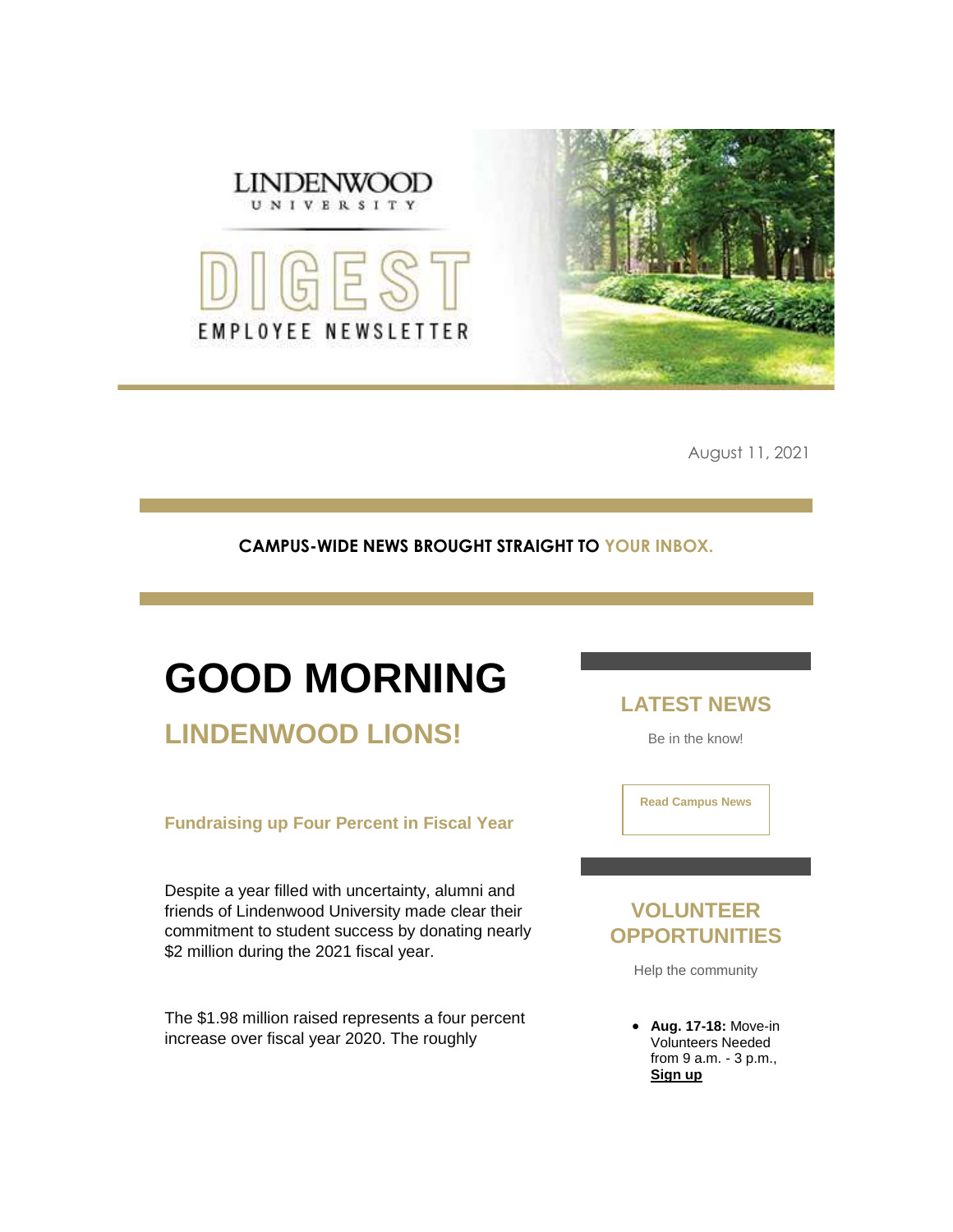\$100,000 increase in gifts sharply corrected a threeyear decline in philanthropic giving.

"I am continually impressed by the generosity of our donors and the strong connection they feel to this great university," President John R. Porter said. "I know I speak for our students when I say how grateful I am as every gift makes a difference in the classroom, the research lab or the playing field."

More than 1,500 donors made a gift in fiscal year 2021 with an average gift size of \$1,272, an over \$300 increase from the previous year.





**[Continue Reading](https://r20.rs6.net/tn.jsp?f=001DL5FE10rleoSercl6Mev_yOa6X-m0VZx4ZydzyI79QaV6Y1wcKJvT-YaGwJa_Ztqid_yto6kc8-iF9PNUkThKhzy_JlCTS-TjtSfEsVpJMSadaV-zN3GABTPyaYTLMi7QLN8aqUE7IhHP7uvej-rRr_czyTACiLSS3KMCz2D2hmXo_LP24h8m6txjWTjqFklORoiKM-5wYDSBg9QHjow5Cm3oKqRJGdq7-9l7L7_YGA0td246a0zyw==&c=9erj9IPX_gEOPteLTyHMD20uj-TzGO6VdrrhjT_Tyjm_rF43HopQaQ==&ch=R80_O2RCiNYWDAXR8QtloDaC1qhZ1RNQzahcQg7ogRrgv6QdUGOydg==)**

#### **COVID-19 Initial Assessment Survey**

Lindenwood employees who are demonstrating symptoms of COVID-19 or have been exposed to a confirmed case should complete the **[Initial Assessment Survey](https://r20.rs6.net/tn.jsp?f=001DL5FE10rleoSercl6Mev_yOa6X-m0VZx4ZydzyI79QaV6Y1wcKJvT-YaGwJa_ZtqyYAST6vh-2Imf5lW7kHWGYST8S0upGFG9hVZYNF4JIfW0JZUps9y0QgyX6mVkPc-8rEjDs0moyCJhtqpjcR7C7DbnxfcxH8Hqe6l0jHApLxqrcD6HVTokP7-caml_6_UQSrHZ0bnBZgTVOqbWFW4cg==&c=9erj9IPX_gEOPteLTyHMD20uj-TzGO6VdrrhjT_Tyjm_rF43HopQaQ==&ch=R80_O2RCiNYWDAXR8QtloDaC1qhZ1RNQzahcQg7ogRrgv6QdUGOydg==)** as soon as possible.

Symptoms of COVID-19 include fever, new cough, difficulty breathing, loss of taste or smell, congestion/runny nose, nausea/vomiting/diarrhea, sore throat, headache, body aches.

#### **Involvapalooza Registration**

Involvapalooza Registration happening now! Sign up to have a booth at the Fall 2021 Organization Fair August 25, 3 - 5 p.m.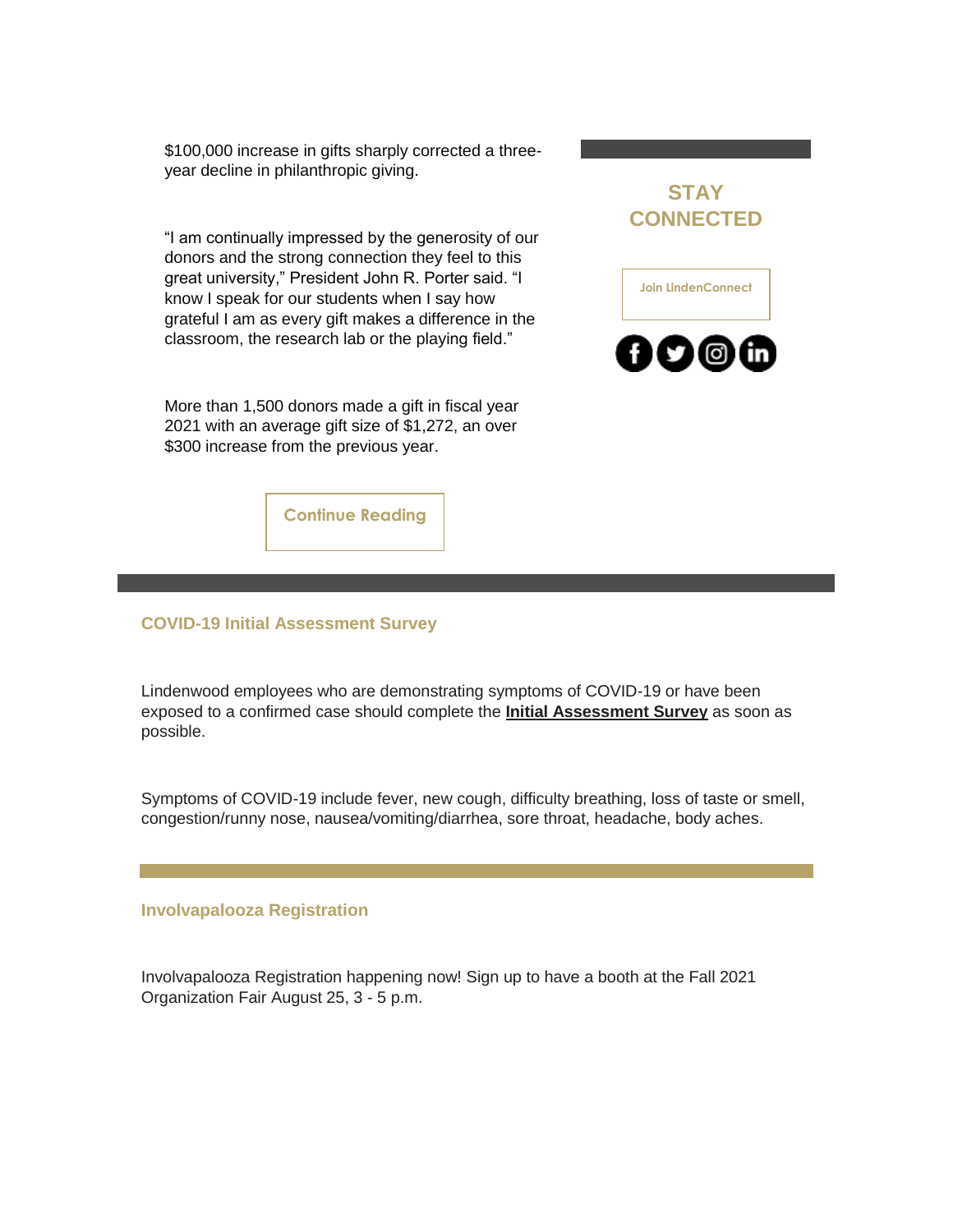The event will be on the Evans Commons Lawn with a rain location of the Evans Commons Courts.

Deadline to register your booth is August 18 at 12 p.m. Click below to register your department now. Send any questions to **[jbiagi@lindenwood.edu](mailto:jbiagi@lindenwood.edu)**.

**[Register Your Department](https://r20.rs6.net/tn.jsp?f=001DL5FE10rleoSercl6Mev_yOa6X-m0VZx4ZydzyI79QaV6Y1wcKJvT-YaGwJa_ZtqxQBarC21GMezKjMuUW1YJLQL72N8QNLosJx8ZCqDGAJeZJBHl5i3KU992prGzWX36NHeM8otT1nVROTT8zcS9lqD2KPgWKcgY5nPSsiP7epLV2nvGaR08Sd1i8MJSBNz5sygWZ_kMyo=&c=9erj9IPX_gEOPteLTyHMD20uj-TzGO6VdrrhjT_Tyjm_rF43HopQaQ==&ch=R80_O2RCiNYWDAXR8QtloDaC1qhZ1RNQzahcQg7ogRrgv6QdUGOydg==)**

**Professional Development opportunity! Lindenwood Certificate in Culturally Responsive Assessment**

The Office of Institutional Effectiveness, the Office of Student Affairs and Community Equity and Inclusion, and the Lindenwood Learning Academy would like to congratulate all 2020- 2021 completers of the Certificate in Culturally Responsive Assessment!

These individuals invested a significant amount of time learning about and applying culturally responsive assessment principles in their work.

- Billi Patzius
- Bob Steffes
- Holly Zeiger
- Kaitlyn Maxwell
- James Hutson
- Stephanie Afful
- Emilie Johnson
- Cayte Billman
- Susan Edele
- Melissa Elmes
- Mitch Nasser
- Sherrie Wisdom
- Jennifer Edler
- Janet Owens
- Chrissy Sachs
- Brittany Grass
- Adam Valencic

A total of 23 Lindenwood faculty and staff have completed the program since it began.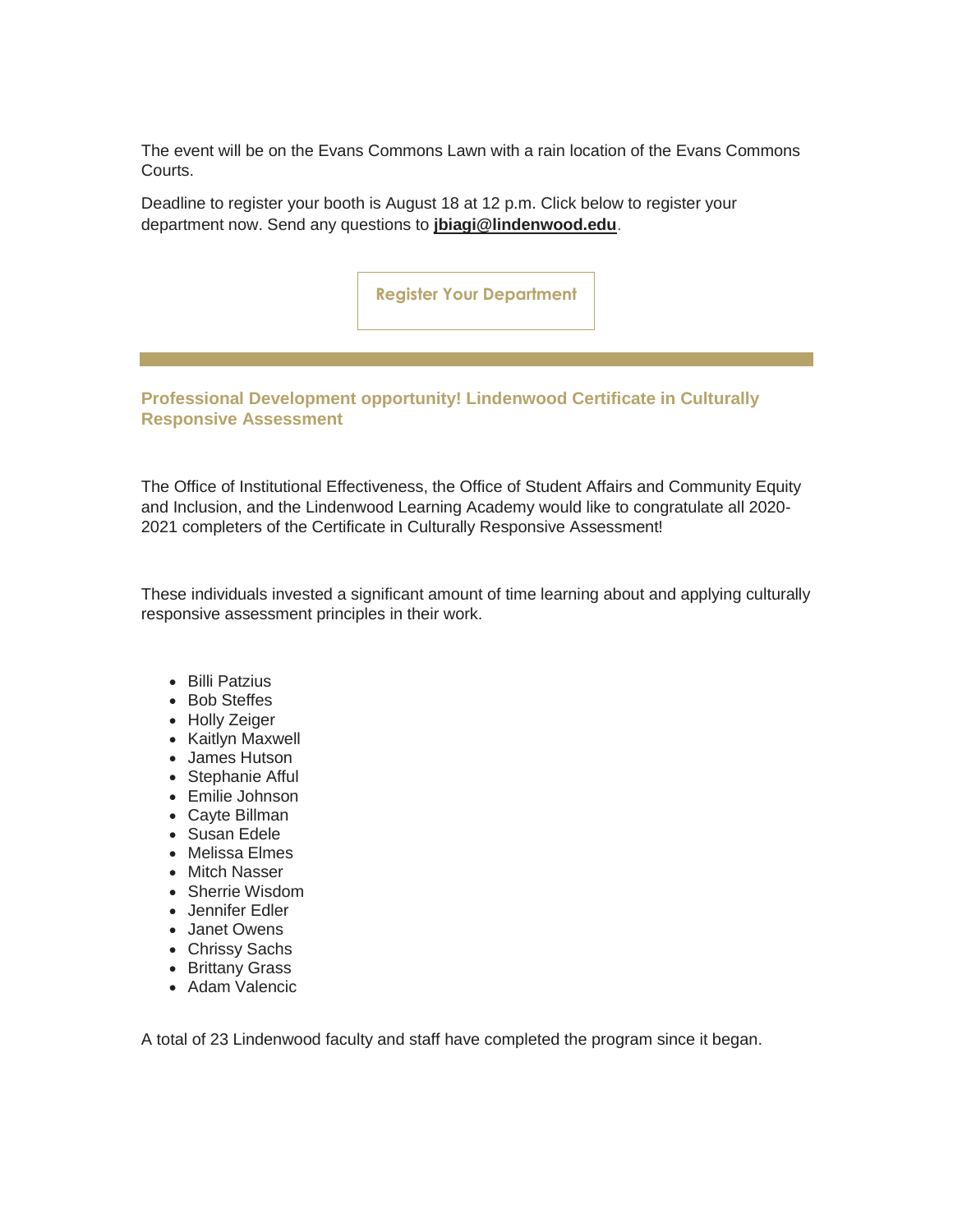**[Click here](https://r20.rs6.net/tn.jsp?f=001DL5FE10rleoSercl6Mev_yOa6X-m0VZx4ZydzyI79QaV6Y1wcKJvT-YaGwJa_Ztq_8w5kOnSG91H6jcRkHE8BgQYmCHIxOaBVuU4q4ghzXnydRRRYzuphuVjYDoGWNJhDYfQuGZ56ctfp3DApZC9DRGAHp2TBkN1UmrISWnJyI_q6laJGHgirak5ocylKIom0zpK6jDHpmhNqHP5sw-yAGHKW7nVOcWPJeB8EhCYjBc9sKViPGMKHxQ46VVPkU1D3J6DAfuFDEqf5PlDuCVQaVedpgQqtFAwe8wTmoqC46U8qpu-02fUmMRFdQzsAl43JNCH3ViXRwbqnXxGvreJbH_bgqyvtcJF5ROM3qMPWqSyqvKcs4IrxvbHiUUZl6Je&c=9erj9IPX_gEOPteLTyHMD20uj-TzGO6VdrrhjT_Tyjm_rF43HopQaQ==&ch=R80_O2RCiNYWDAXR8QtloDaC1qhZ1RNQzahcQg7ogRrgv6QdUGOydg==)** to learn more about earning your Certificate in Culturally Responsive Assessment!



**LIKE TO SHARE OR AN EVENT YOU'D LIKE TO PROMOTE?** 

**[SUBMIT IT!](https://r20.rs6.net/tn.jsp?f=001DL5FE10rleoSercl6Mev_yOa6X-m0VZx4ZydzyI79QaV6Y1wcKJvT-qv-0BUkzNur0HaRMStJHSqJBy6goQIcyUqbNpMf6P8ra9lScdiQvG1DooNZ0x9xEnjroIpunG7N3Rnh2iHpEO_p5axGyrPb4t7-xdvd5nZg7Ee2UsnlCdp_46QtPeidMEGZGvECKKZNErhfmdEU0CW8HRpXhnHqhYVuoFE8Pq9&c=9erj9IPX_gEOPteLTyHMD20uj-TzGO6VdrrhjT_Tyjm_rF43HopQaQ==&ch=R80_O2RCiNYWDAXR8QtloDaC1qhZ1RNQzahcQg7ogRrgv6QdUGOydg==)**



To have your listing appear in the Digest, please fill out the **[Project](https://r20.rs6.net/tn.jsp?f=001DL5FE10rleoSercl6Mev_yOa6X-m0VZx4ZydzyI79QaV6Y1wcKJvT-qv-0BUkzNur0HaRMStJHSqJBy6goQIcyUqbNpMf6P8ra9lScdiQvG1DooNZ0x9xEnjroIpunG7N3Rnh2iHpEO_p5axGyrPb4t7-xdvd5nZg7Ee2UsnlCdp_46QtPeidMEGZGvECKKZNErhfmdEU0CW8HRpXhnHqhYVuoFE8Pq9&c=9erj9IPX_gEOPteLTyHMD20uj-TzGO6VdrrhjT_Tyjm_rF43HopQaQ==&ch=R80_O2RCiNYWDAXR8QtloDaC1qhZ1RNQzahcQg7ogRrgv6QdUGOydg==)  [Request Form](https://r20.rs6.net/tn.jsp?f=001DL5FE10rleoSercl6Mev_yOa6X-m0VZx4ZydzyI79QaV6Y1wcKJvT-qv-0BUkzNur0HaRMStJHSqJBy6goQIcyUqbNpMf6P8ra9lScdiQvG1DooNZ0x9xEnjroIpunG7N3Rnh2iHpEO_p5axGyrPb4t7-xdvd5nZg7Ee2UsnlCdp_46QtPeidMEGZGvECKKZNErhfmdEU0CW8HRpXhnHqhYVuoFE8Pq9&c=9erj9IPX_gEOPteLTyHMD20uj-TzGO6VdrrhjT_Tyjm_rF43HopQaQ==&ch=R80_O2RCiNYWDAXR8QtloDaC1qhZ1RNQzahcQg7ogRrgv6QdUGOydg==)** (be sure to choose "Communications and Public Relations" for type of request) by 5 p.m. on Mondays. The Digest is sent every Wednesday. Submissions for the same story can be made every four weeks. All entries to the Digest are subject to editing prior to running.

**[MORE INFORMATION](https://r20.rs6.net/tn.jsp?f=001DL5FE10rleoSercl6Mev_yOa6X-m0VZx4ZydzyI79QaV6Y1wcKJvT0v1E2bT5mhGWG32rtRd3vvmR4RgDvH2LIVzGYWZ-ifXbkvHUnL7mLJiGqhptMWvNrKFcfiG6gN0DlBZuMU-ly_7ql-7dpkWzrZM2YO39aTrMDKWH3U4CZl9fRbm7k4RHpbN8WpCxDrIzTu15wQEioZK_4mFoenoGK7yYaFrFdIf-vC2r1MEbnxHvGSC5I-IOQ==&c=9erj9IPX_gEOPteLTyHMD20uj-TzGO6VdrrhjT_Tyjm_rF43HopQaQ==&ch=R80_O2RCiNYWDAXR8QtloDaC1qhZ1RNQzahcQg7ogRrgv6QdUGOydg==)**

## **Q2 MOMENTS**

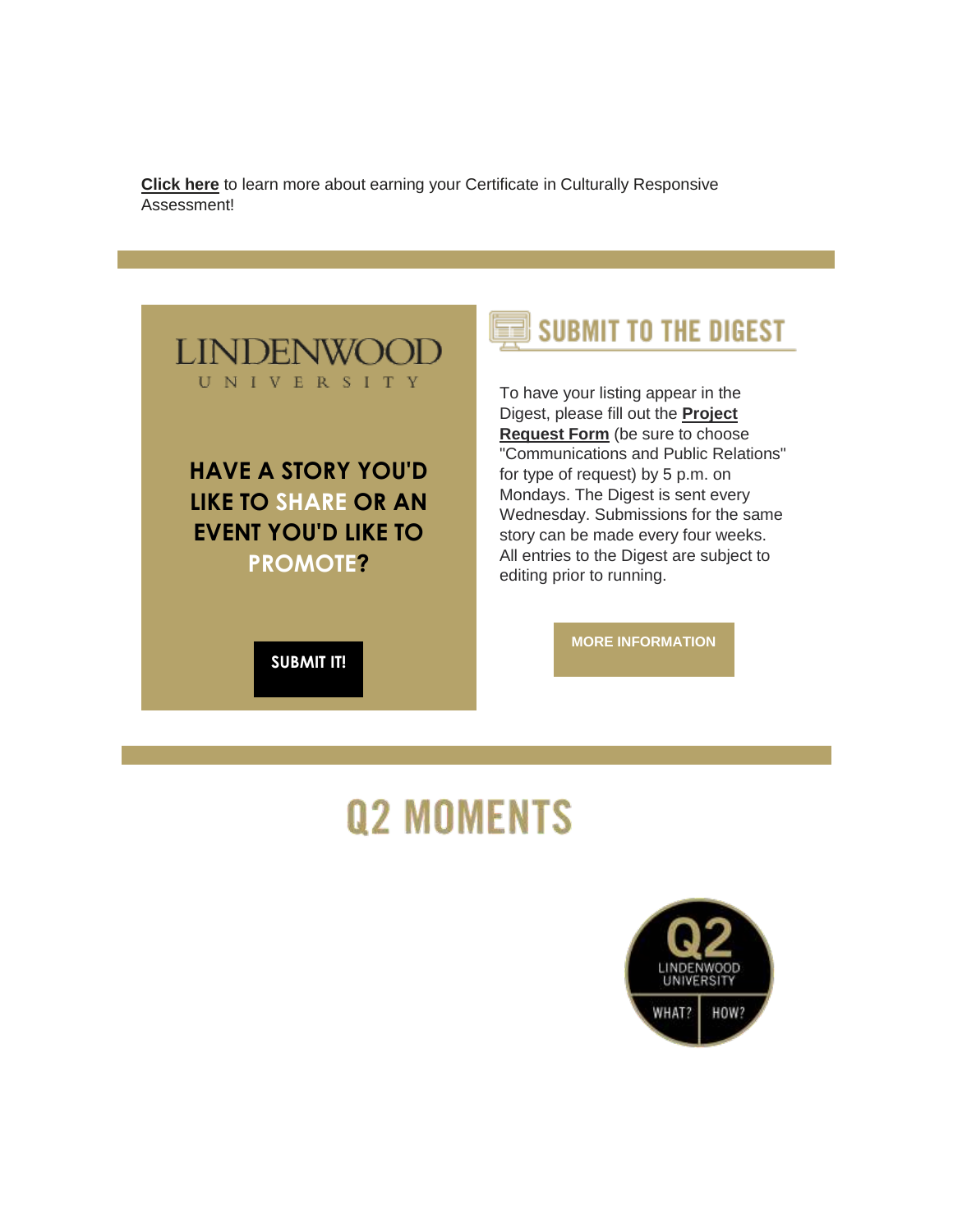We have Q2 Moment to share this week! A colleague said

this about Scott Hasty, Associate Professor of Chemistry. "Scott has done a fantastic job of sprucing up the garden area outside of Young Hall. It looks beautiful now!" Thank you, Scott!

**-Q2 Team**

**[Submit Your Q2 Moment](https://r20.rs6.net/tn.jsp?f=001DL5FE10rleoSercl6Mev_yOa6X-m0VZx4ZydzyI79QaV6Y1wcKJvT0v1E2bT5mhGLcJJ9U13Lz84tj3w5dt9K5fNfqb7T97He1cBHHyIWV2NouEuqmClIezZmwhzEh3aYmqiXMjR90rsy6dn7K0D1jmbgYUGTiS8GMOUb3ay1PXIF-wIA7_Ruhn9tJGPQVFGoRWaiznpHn3qHHtsZX6PIQf93Wul1AYePNLYKZRwRjYYL3XVYP-4JoziXCxEOKcUaY1OxjfoYdPUDeOTv0R5mw==&c=9erj9IPX_gEOPteLTyHMD20uj-TzGO6VdrrhjT_Tyjm_rF43HopQaQ==&ch=R80_O2RCiNYWDAXR8QtloDaC1qhZ1RNQzahcQg7ogRrgv6QdUGOydg==)**

## **LINDENWOC** UNIVERSITY

LEARNING ACADEMY

**General Education on the RISE: Lindenwood's New Graduate Attributes with members of the GE Taskforce**

**August 18, 1-2 p.m.**

General Education courses are foundational to our students' learning and will play an important role in fulfilling the promise of our new Graduate Attributes. By the time they graduate from Lindenwood, students will have learned the "power skills" necessary to become Adaptable Problem-Solvers, Effective Communicators, Responsible Citizens, Global Advocates, Lifelong Learners, Analytical Thinkers, and Ethical Decision Makers. Please join us in an interactive session where we will discuss, define, and collaborate on how our General Education courses have been and will continue to be crucial in our students' growth and transformations.

**[Register for this Online Event](https://r20.rs6.net/tn.jsp?f=001DL5FE10rleoSercl6Mev_yOa6X-m0VZx4ZydzyI79QaV6Y1wcKJvT-YaGwJa_ZtqCW7xQsgYOXFQdcIAPxdeK_IaM0t1iafEICIGXfgbdOnuCJ9JXLbIjstNOJIjgSIxK9SUxpELFDPdTpzTD3TMf-8YhhsAJbUbBubL8WUis9k=&c=9erj9IPX_gEOPteLTyHMD20uj-TzGO6VdrrhjT_Tyjm_rF43HopQaQ==&ch=R80_O2RCiNYWDAXR8QtloDaC1qhZ1RNQzahcQg7ogRrgv6QdUGOydg==)**